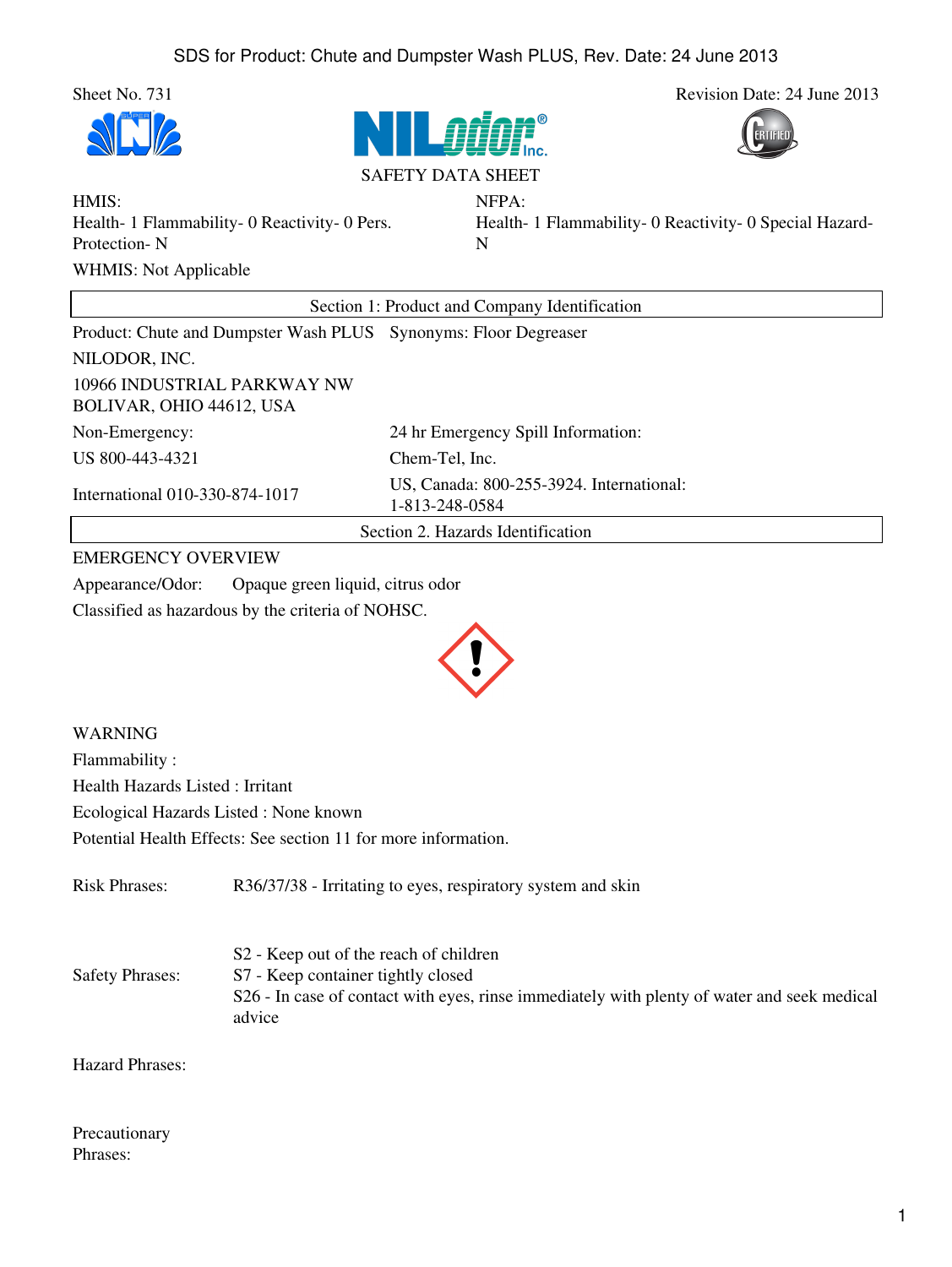| Likely Routes of Exposure: Skin, eyes                                                      |                                                                                                                |                                 |              |
|--------------------------------------------------------------------------------------------|----------------------------------------------------------------------------------------------------------------|---------------------------------|--------------|
| Eye:                                                                                       | Direct exposure can irritate                                                                                   |                                 |              |
| Skin:                                                                                      |                                                                                                                | Prolonged exposure can irritate |              |
| Ingestion:                                                                                 |                                                                                                                | Not expected to be a problem    |              |
| Inhalation:                                                                                | Not applicable                                                                                                 |                                 |              |
| Medical Conditions Aggravated By Exposure:                                                 |                                                                                                                |                                 |              |
| Allergies to fragrances                                                                    |                                                                                                                |                                 |              |
| <b>Target Organs:</b>                                                                      | None known                                                                                                     |                                 |              |
|                                                                                            | This product does not contain any carcinogens or potential carcinogens as listed by OSHA, IARC or NTP.         |                                 |              |
|                                                                                            | This material is not considered hazardous by the OSHA Hazard Communication Standard (29 CFR 1910.1200).        |                                 |              |
|                                                                                            | Potential Environmental Effects: (See section 12 for more information.)                                        |                                 |              |
| None known                                                                                 |                                                                                                                |                                 |              |
|                                                                                            | Section 3. Composition/Information on Ingredients                                                              |                                 |              |
|                                                                                            |                                                                                                                |                                 | <b>WHMIS</b> |
| Component                                                                                  | CAS#                                                                                                           | % by Weight                     | Controlled   |
| <b>Citrus Solvent Mixture</b>                                                              | None                                                                                                           | $0.1 - 1.0$                     | N            |
| Water                                                                                      | 7732-18-5                                                                                                      | $60 - 100$                      | N            |
| Non-ionic Surfactant                                                                       | N/A                                                                                                            | $3 - 7$                         | Y            |
| Bacteria Culture                                                                           | None                                                                                                           | $0.1 - 1.0$                     | N            |
|                                                                                            | Section 4. First Aid Measures                                                                                  |                                 |              |
| Eye Contact:                                                                               | Flush with copious amounts of clean water, holding lids apart. If irritation persists,<br>consult a physician. |                                 |              |
| Skin Contact:                                                                              | Wash with soap and water.                                                                                      |                                 |              |
| Inhalation:                                                                                | Remove to fresh air.                                                                                           |                                 |              |
| Ingestion:                                                                                 | Give water or milk to drink if conscious.                                                                      |                                 |              |
| Note to Physicians:                                                                        |                                                                                                                |                                 |              |
|                                                                                            | Section 5. Fire Fighting Measures                                                                              |                                 |              |
| Suitable Extinguishing Media:<br>Carbon Dioxide, foam, or dry chemical. HAZCHEM CODE 2 [Z] |                                                                                                                |                                 |              |
| Unsuitable Extinguishing Media:<br>None known                                              |                                                                                                                |                                 |              |
| Products of Combustion:<br>Oxides of carbon and nitrogen                                   |                                                                                                                |                                 |              |
| Protection of Firefighters:<br>As for surrounding fire                                     |                                                                                                                |                                 |              |
| Section 6. Accidental Release Measures                                                     |                                                                                                                |                                 |              |
| <b>Personal Precautions:</b>                                                               | Keep out of eyes and off skin.                                                                                 |                                 |              |
| <b>Environmental Precautions:</b>                                                          |                                                                                                                |                                 |              |
| Dike with sand, clay or other suitable material.                                           |                                                                                                                |                                 |              |
| Methods for Containment:                                                                   | Keep out of surface waters.                                                                                    |                                 |              |

Other Information:

Section 7. Handling and Storage

HANDLING Normal care.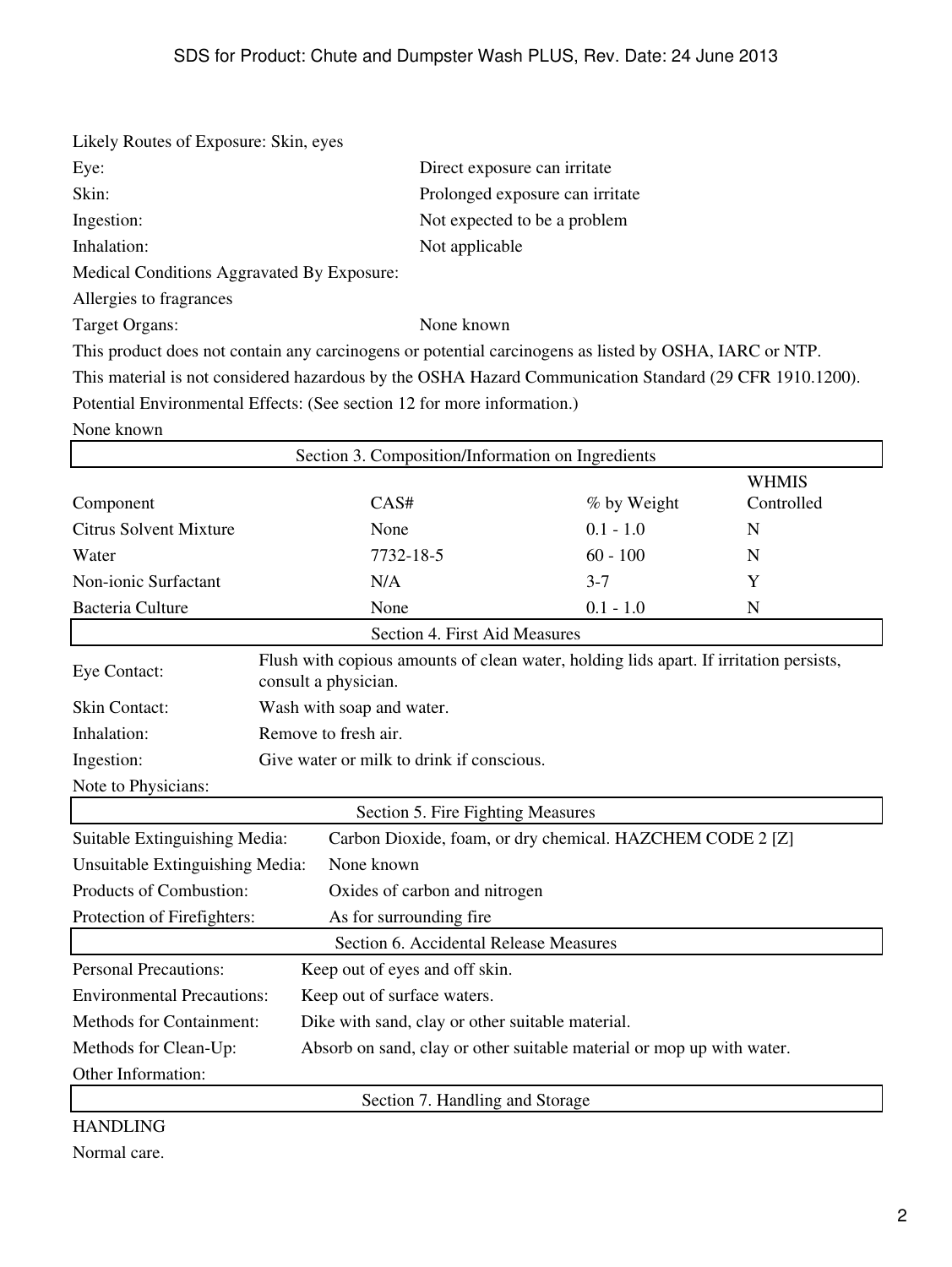## STORAGE

| Section 8. Exposure Controls/Personal Protection                                 |                  |                     |  |
|----------------------------------------------------------------------------------|------------------|---------------------|--|
| <b>EXPOSURE GUIDELINES</b>                                                       |                  |                     |  |
| <b>COMPONENT:</b>                                                                | TWA:             | $LD-50$             |  |
| Citrus Solvent Mixture                                                           | None established | Not determined      |  |
| Water                                                                            | None established | Not applicable      |  |
| Non-ionic Surfactant                                                             | None established | $707 \text{ mg/kg}$ |  |
| Bacteria Culture                                                                 | None established | Not applicable      |  |
| <b>Engineering Controls: Normally unnecessary</b>                                |                  |                     |  |
| Eye/Face Protection: Safety goggles if handling large quantities                 |                  |                     |  |
| Skin Protection: Rubber or other protective gloves if handling large quantities. |                  |                     |  |
| Respiratory Protection: Not normally necessary.                                  |                  |                     |  |

General Hygiene Considerations: Keep out of food and beverages. Normal care in use.

| Section 9. Physical and Chemical Properties    |  |                                                                                |
|------------------------------------------------|--|--------------------------------------------------------------------------------|
| Color: Opaque yellowish green                  |  | Odor: Citrus                                                                   |
| Physical State: Liquid                         |  | Odor Treshhold:                                                                |
| $pH: 8.5 - 10$                                 |  | Freezing Point: Not determined                                                 |
| Evaporation Rate: As water                     |  | <b>Boiling Point:</b>                                                          |
| <b>Flash Point:</b>                            |  | Flammability(solid,gas): Not applicable                                        |
| Upper Flammability Limit: Not determined       |  | Lower Flammabilty Limit: Not determined                                        |
| Vapor Pressure: As water                       |  | Specific Gravity: 1                                                            |
| Vapor Density: Not determined                  |  | Auto-ignition Temperature: Not determined                                      |
| Volatile Organic Compound (VOC),%weight:       |  | Solubility (water): soluble                                                    |
| Carb VOC compliant                             |  | Percent Volatile: 95% including water                                          |
|                                                |  | Section 10. Stability and Reactivity                                           |
| <b>Stability: Stable</b>                       |  |                                                                                |
| Conditions to Avoid: None known                |  |                                                                                |
| Incompatable Materials: None known             |  |                                                                                |
| Hazardous Decomposition Products: None known   |  |                                                                                |
| Possibility of Hazardous Reactions: None known |  |                                                                                |
| Section 11. Toxicology Information             |  |                                                                                |
| <b>ACCUTE EFFECTS</b>                          |  |                                                                                |
| Oral LD50:                                     |  | Not established for mixture. Weighted average more than 7 grams per kilogram.  |
| Dermal LD50:                                   |  | Not established for mixture. Weighted average more than 30 grams per kilogram. |
| Inhalation:                                    |  | Not established for mixture. Weighted average more than 26 mg per Liter.       |

| Eye Irritation: | Direct contact can irritate |
|-----------------|-----------------------------|
|                 |                             |

Skin Irritation: Prolonged or repeated contact can irritate Sensitization: None known CHRONIC EFFECTS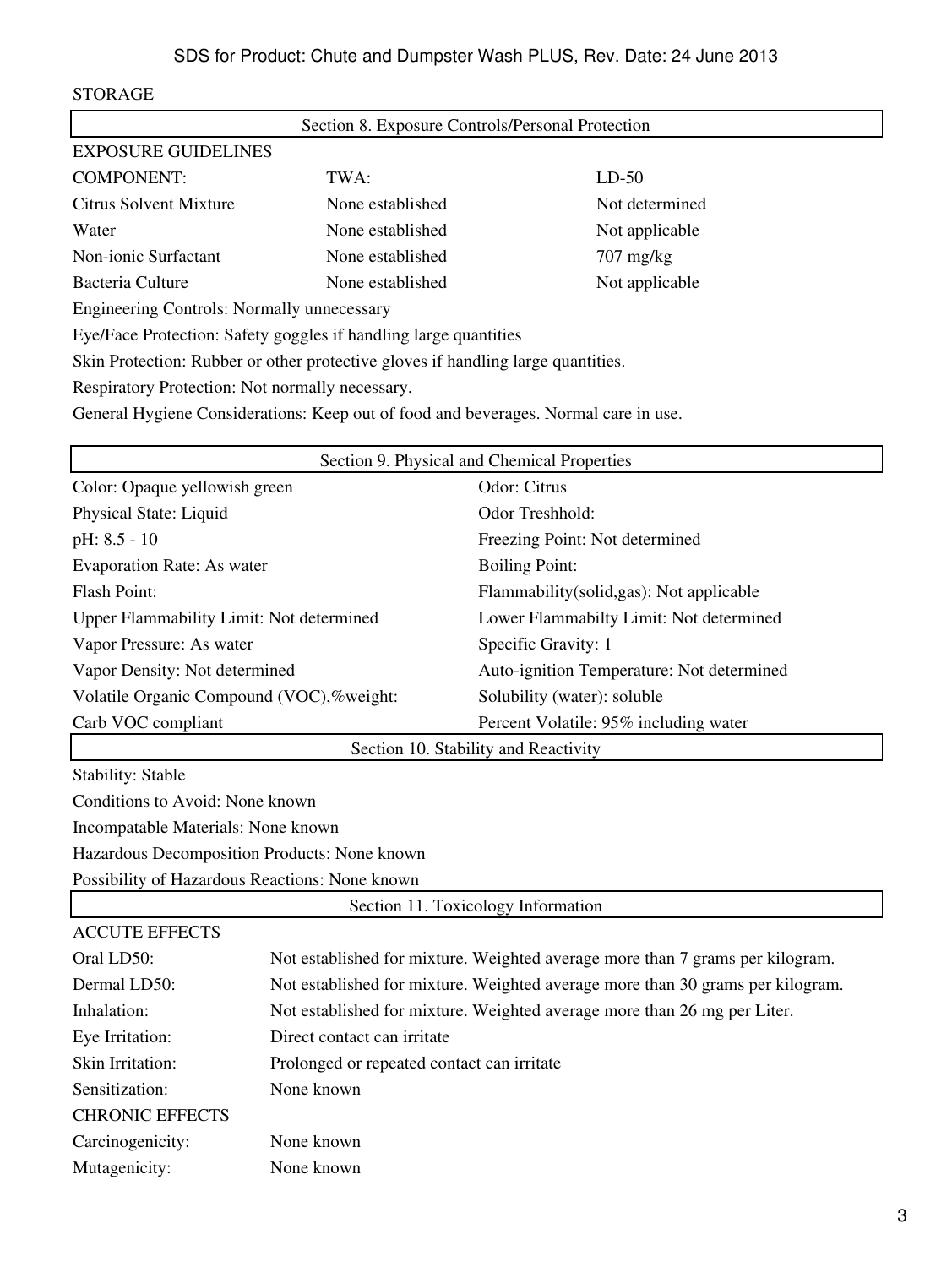SDS for Product: Chute and Dumpster Wash PLUS, Rev. Date: 24 June 2013

| Reproductive Effects:                                                              | None known                                                                |
|------------------------------------------------------------------------------------|---------------------------------------------------------------------------|
| <b>Developmental Effects:</b>                                                      | None known                                                                |
|                                                                                    | Section 12. Ecological Information                                        |
| Ecotoxicity:                                                                       | Not applicable                                                            |
| Persistence/Degradability:                                                         | Biodegradable                                                             |
| Bioaccumulation/Accumulation: Not applicable                                       |                                                                           |
| Mobility in Enviroment:                                                            | Not applicable                                                            |
|                                                                                    | Section 13. Disposal Considerations                                       |
|                                                                                    | Disposal: Dispose in accordance with Federal, State and Local regulations |
|                                                                                    | Section 14. Transportation Information                                    |
| US DOT (ground)                                                                    |                                                                           |
|                                                                                    | Proper Shipping Description: Not regulated for surface transport          |
| CANADA TDG (ground)                                                                |                                                                           |
| Proper Shipping Description: Not for sale in Canada                                |                                                                           |
| ICAO (air)                                                                         |                                                                           |
| Proper Shipping Description: NDG                                                   |                                                                           |
| IMDG (water)                                                                       |                                                                           |
| Proper Shipping Description: NDG                                                   |                                                                           |
|                                                                                    | Section 15. Regulatory Information                                        |
| Global Inventories                                                                 |                                                                           |
| <b>TSCA: United States</b>                                                         | Included                                                                  |
| DSL: Canada                                                                        | Included                                                                  |
| ECL: Korea                                                                         | Not-Known                                                                 |
| <b>PICCS: Philippines</b>                                                          | Not-Known                                                                 |
| <b>ENCS</b> : Japan                                                                | Not-Known                                                                 |
| AICS: Australia                                                                    | Included                                                                  |
| IECS: China                                                                        | Not-Known                                                                 |
| <b>EINECS:</b> European Union                                                      | Included                                                                  |
| SARA 313 Information:                                                              | No Sara 313 Chemicals present at reportable levels                        |
| California Safe Drinking Water and Toxic Enforcement Act pf 1986 :(Proposition 65) |                                                                           |
| No Proposition 65 Substances present                                               |                                                                           |
| WHMIS: Canadian Workplace Hazardous Material Information System                    |                                                                           |
| Not Applicable                                                                     |                                                                           |
| Section 16. Other Information                                                      |                                                                           |
| Legends:                                                                           |                                                                           |

NFPA, HMIS:

0=Minimal Hazard, 1=Slight Hazard, 2=Moderate Hazard, 3=Severe Hazard, 4=Extreme Hazard

Prepared By: Technical Dept.